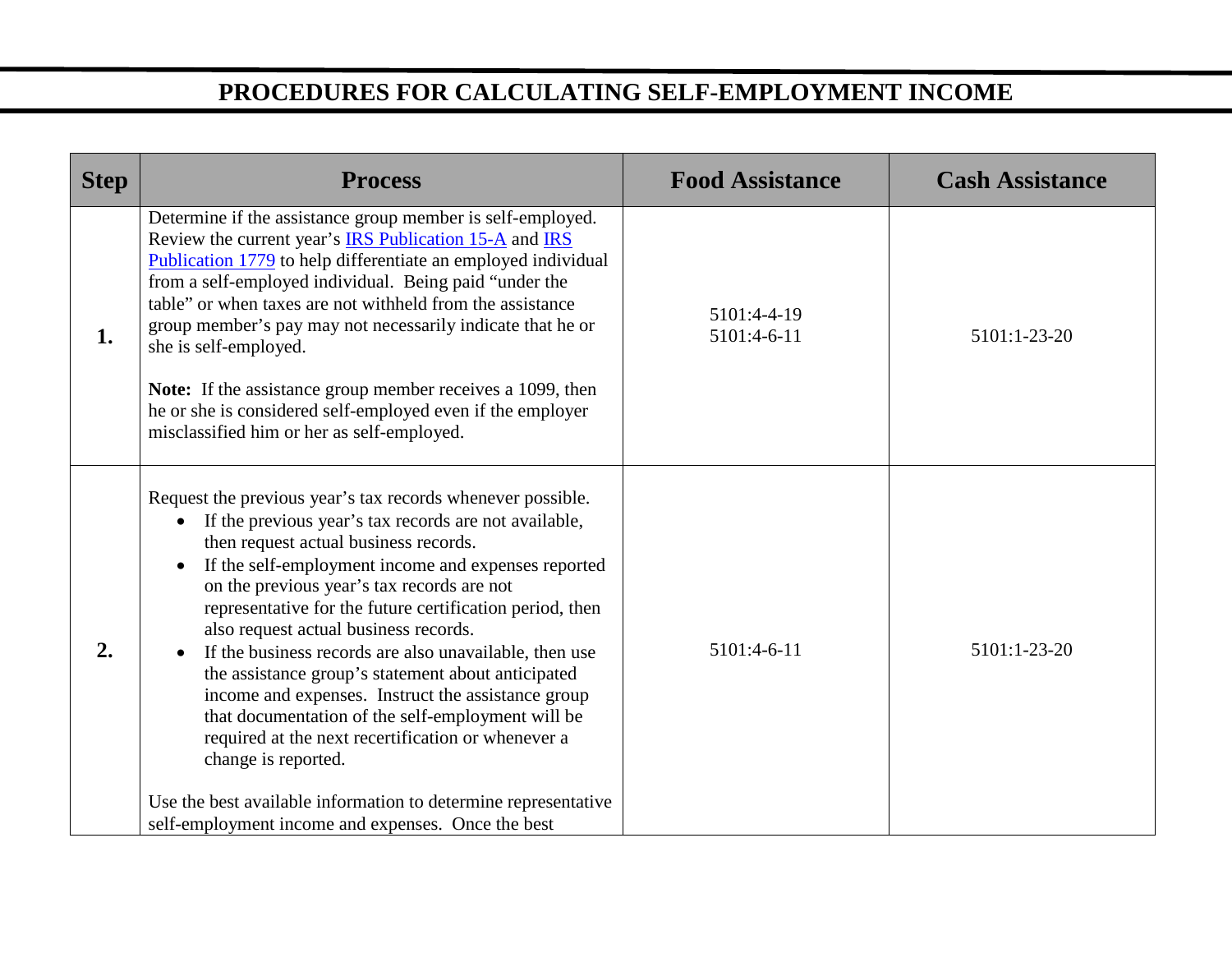|    | available information is secured, proceed to Step 3 to<br>anticipate self-employment income and proceed to Step 4 to<br>anticipate self-employment expenses.                                                                                                                                                                                                                                                                                                                                                                                                                                                                                                                                                                                                                                                                                                                                                                                                                                                                                                                                                          |                            |              |
|----|-----------------------------------------------------------------------------------------------------------------------------------------------------------------------------------------------------------------------------------------------------------------------------------------------------------------------------------------------------------------------------------------------------------------------------------------------------------------------------------------------------------------------------------------------------------------------------------------------------------------------------------------------------------------------------------------------------------------------------------------------------------------------------------------------------------------------------------------------------------------------------------------------------------------------------------------------------------------------------------------------------------------------------------------------------------------------------------------------------------------------|----------------------------|--------------|
| 3. | Total the self-employment income, and then divide by the<br>number of months that the income is intended to cover. If the<br>self-employment enterprise has been in existence for less than<br>a year, then divide the self-employment income by the<br>number of months the enterprise has been in operation. The<br>monthly self-employment income figure has been determined.                                                                                                                                                                                                                                                                                                                                                                                                                                                                                                                                                                                                                                                                                                                                      | 5101:4-6-11                | 5101:1-23-20 |
| 4. | Total the allowable self-employment expenses, if any. The<br>self-employed assistance group member has the option of<br>either using:<br>Actual allowable expenses, or<br>Fifty percent of the self-employment income as a<br>standard self-employment expense. The self-<br>employed assistance group member is entitled to have<br>fifty percent of his or her self-employment income as<br>an expense even if he or she does not claim expenses.<br>Divide the self-employment expense by the number of<br>months that the corresponding self-employment income is<br>intended to cover. The monthly self-employment expense<br>figure has been determined.<br>Note: An in-home daycare provider cannot have actual<br>expenses evaluated. If he or she provides the children in his<br>or her care with a meal and/or snack, then fifty percent of the<br>self-employment income is used as an expense. If he or she<br>does not provide the children in his or her care with a meal<br>and/or snack, then there are no expenses to consider. This<br>includes income received from the Child and Adult Care Food | 5101:4-4-19<br>5101:4-6-11 | 5101:1-23-20 |